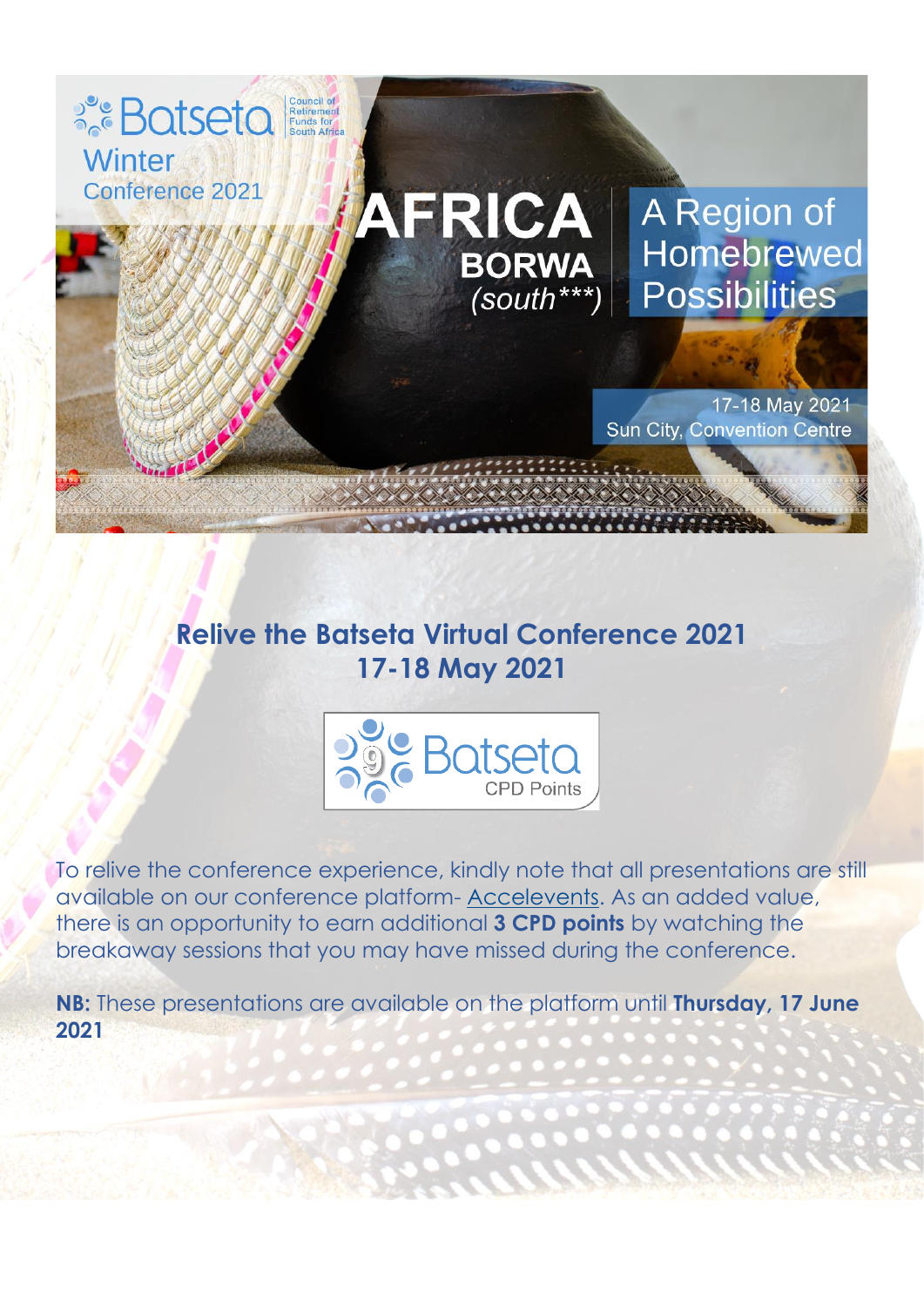| <b>Available on</b><br><b>Accelevents</b> | <b>Welcome and Setting the Scene</b><br>MC: Jolly Mokorosi, Professional Principal Officer and Independent<br>Retirement Fund Trustee.<br>Anne-Marie D'Alton, Chief Executive Officer, Batseta<br>Isaac Ramputa, Outgoing Chairperson, Batseta                                                                                        |
|-------------------------------------------|---------------------------------------------------------------------------------------------------------------------------------------------------------------------------------------------------------------------------------------------------------------------------------------------------------------------------------------|
| <b>Download Speech</b>                    | <b>Opening Address: Being An Agent of Transformation</b><br>Speaker: Ms. Bongiwe Kunene, Managing Director, Banking Association of<br><b>South Africa</b>                                                                                                                                                                             |
| <b>Available on</b><br><b>Accelevents</b> | <b>Panel Discussion</b><br>. In the Boardroom: What the funds are buzzing about?<br>Panel members:<br>Soyisile Mokweni- Chairman, Consolidated Retirement Fund<br>Caroline Henry- Eskom Pension and Provident Fund<br>Facilitator: Mabatho Seeiso, Independent Trustee                                                                |
| <b>Download</b><br><b>Presentation</b>    | How sustainability will be fundamental to progress<br>Speaker: Kondi Nkosi, Country Head - South Africa, Schroders<br>Facilitator: Xolisa Dhlamini, Trustee, UCT Retirement Fund                                                                                                                                                      |
| <b>Download</b><br><b>Presentation</b>    | Infrastructure Investing: How institutional investors can make a difference.<br>Speaker: Conway Williams, Head of Credit, Prescient Investment Management<br>Facilitator: Kutlwano Mokhele, Member Benefits Coordinator, National<br>Union of Metalworkers of South Africa                                                            |
| <b>Download</b><br><b>Presentation</b>    | <b>POPI Act: A Final Check</b><br>Speaker: Nadine Mather, Senior Associate, Bowmans Law<br>Facilitator: Radesh Maharaj, Principal Officer, Motor Industry Retirement<br>Funds (MIRF)<br>For the registration of your Information Officer, please click on this link:<br>https://www.justice.gov.za/inforeg/portal.html                |
| <b>Download</b><br><b>Presentation</b>    | Cost transparency and disclosure - looking beyond the member administration<br>fee when comparing costs across retirement funds<br>Speaker: Claire Sherwood, Head: Employee Benefits, 27four Investment<br><b>Managers</b><br>Facilitator: Leslie Ndawana, Principal Executive Officer, National Fund for<br>Municipal Workers (NFMW) |
| <b>Download</b><br><b>Presentation</b>    | <b>Infrastructure: Paving the way to new possibilities</b><br>Speaker: Ockert Doyer, Head of Credit, Sanlam Investments<br>Facilitator: Bryan Shuping, Chartered Principal Executive Officer, Moriting<br><b>Retirement Fund</b>                                                                                                      |
| <b>Download</b><br><b>Presentation</b>    | Meeting your liabilities in an uncertain world- Balanced approach to a preretirement<br>portfolio<br>Speaker: Duane Cable, Portfolio Manager and Head of SA Quality, Ninety<br>One<br>Facilitator: Thandeka Tsoledi, Assistant Principal Officer, Transnet<br><b>Retirement Fund</b>                                                  |